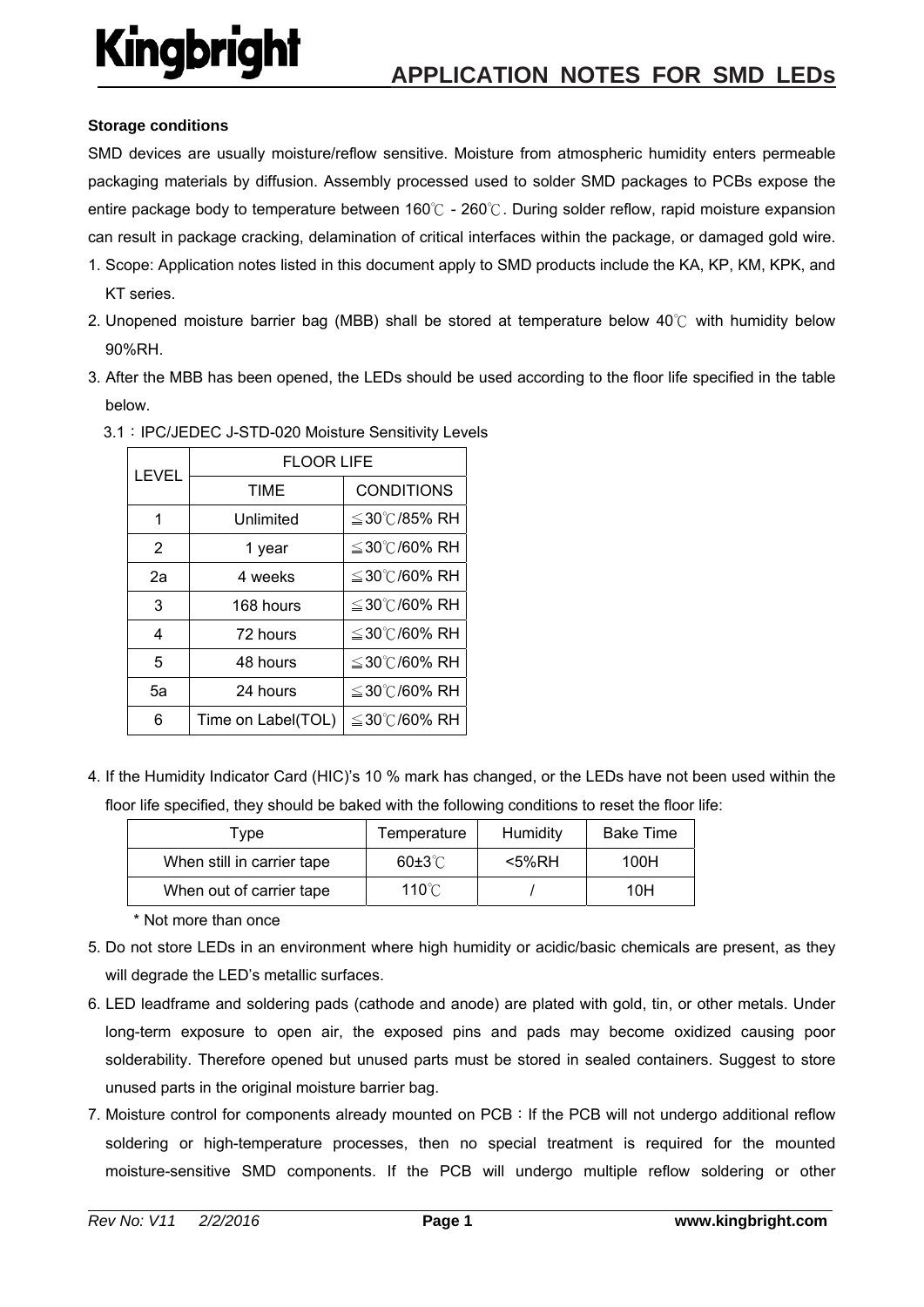high-temperature processes, including rework, then the SMD component's cumulative exposure time until the final high-temperature process must be controlled to within the specified time limit.

### **Soldering**

- 1. Do not apply stress to the leads when the component is heated above 85°C, otherwise internal wire bonds may be damaged.
- 2. SMD products must be mounted according to specified soldering pad patterns. Refer to the product datasheet for details. Solder paste must be evenly applied to each soldering pad to insure proper bonding and positioning of the component.
- 3. After soldering, allow at least three minutes for the component to cool to room temperature before further operations.
- 4. The SMD LED Iron Soldering(with 1.5mm Iron tip ) condition:

| Temperature of Soldering Iron | Maximum Soldering time |  |
|-------------------------------|------------------------|--|
| <=350℃                        | 3s                     |  |

5. Soldering Profile With Pb-Sn Solder







#### NOTE:

- maximum soldering temperature should be limited to 260°C. 1.We recommend the reflow temperature 245°C(+/-5°C).The
- to high temperature. 2.Don't cause stress to the epoxy resin while it is exposed
- 3.Number of reflow process shall be 2 times or less.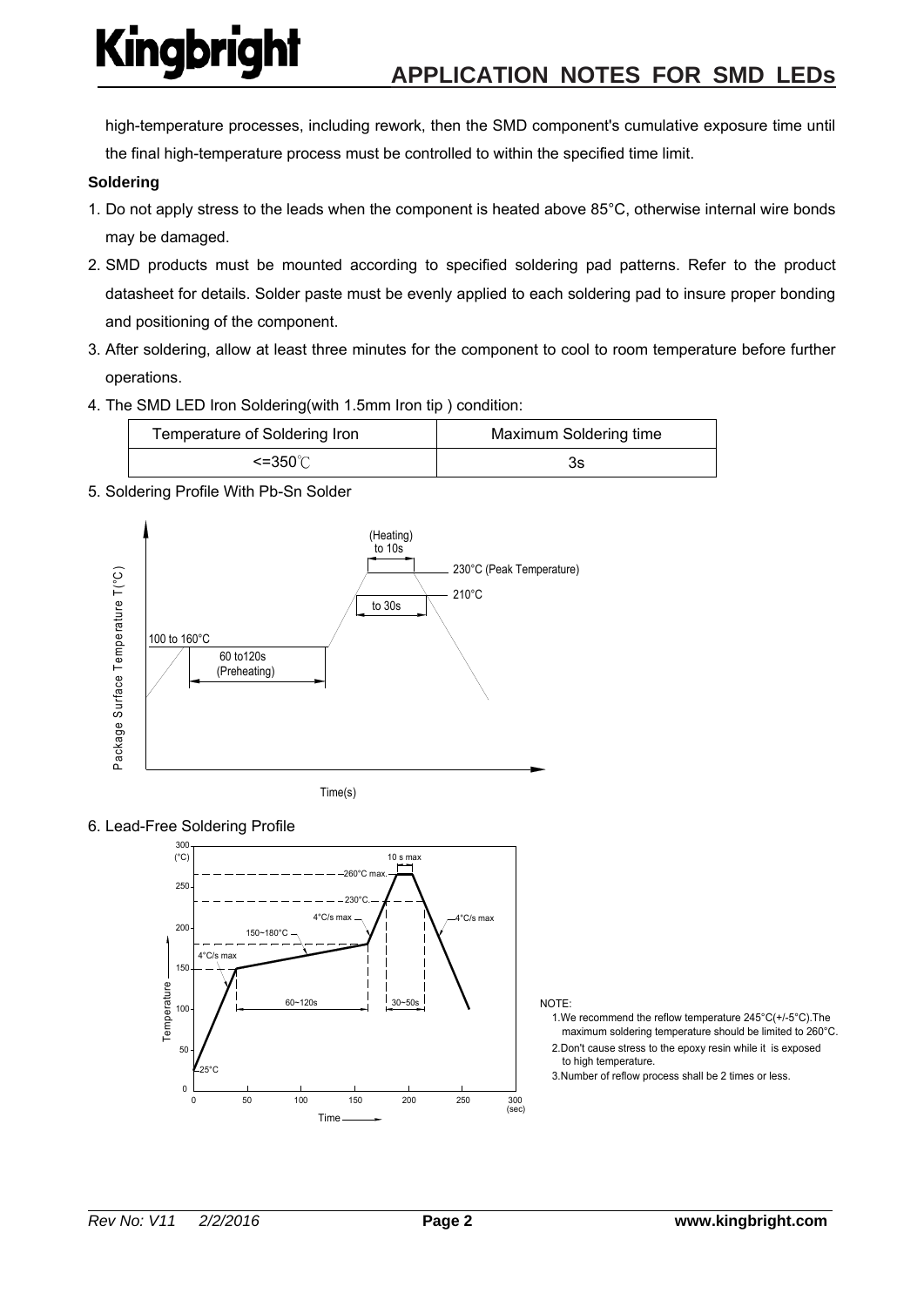- 7. If wave soldering or reflow soldering is to be performed more than twice, please consult with Kingbright first.
- 8. Manual soldering is not recommended unless necessary such as when repair or rework is required.
- 9. Soldering iron power shall not exceed 30 W. The recommended maximum temperature for lead and unlead soldering is 300℃ and 350℃ respectively. For blue ( typical λd 465 nm), blue-green ( typical λd 525 nm), and all white LEDs, the maximum soldering iron temperature is 280℃. Do not place the soldering iron on the component for more than 3 seconds.



The tip of the soldering iron should never touch the LED body.



The tip of the soldering iron should never touch the lens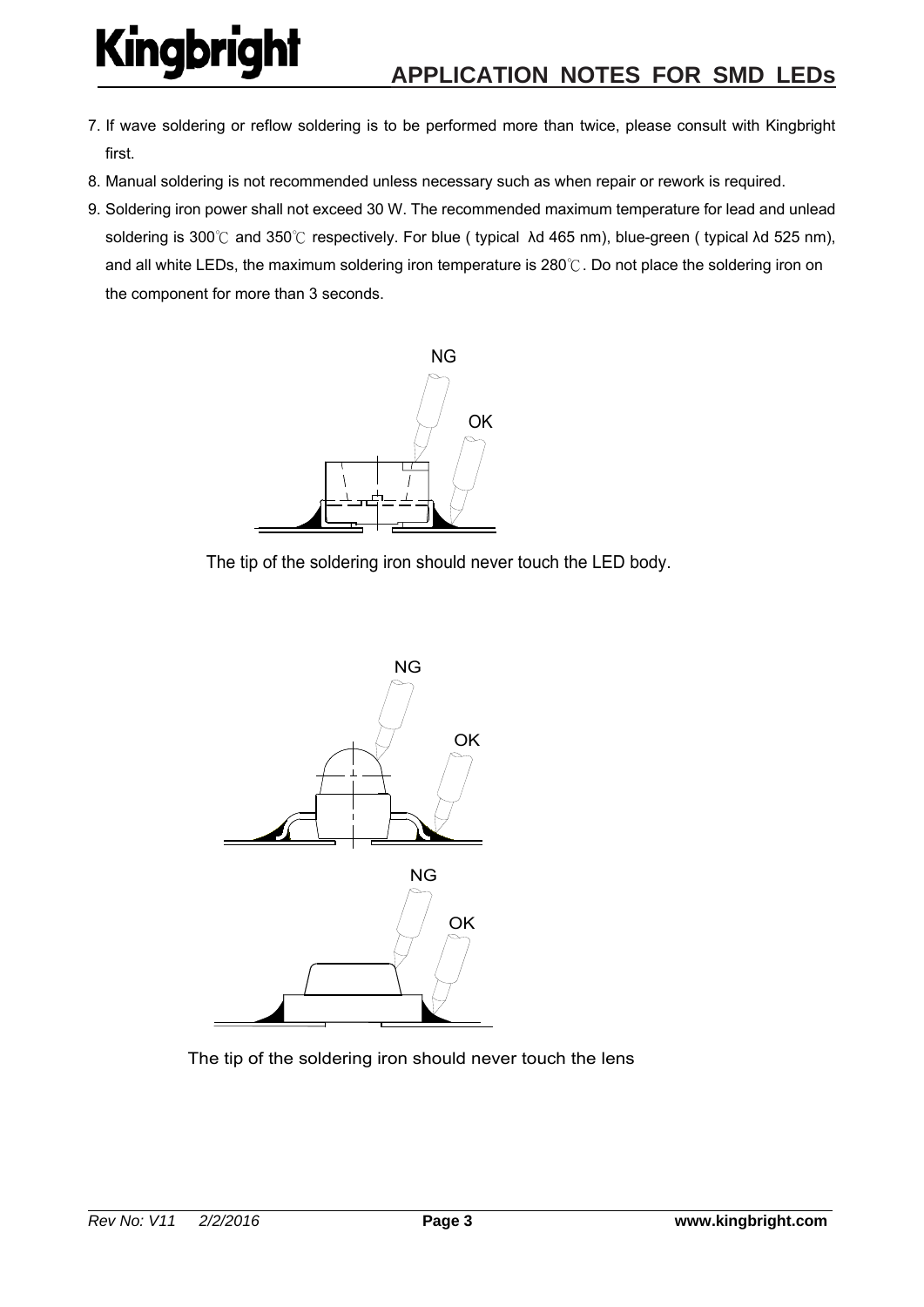10. For LEDs with silicone encapsulation such as the KA and KT series, the outer diameter of the pick-up nozzle must be longer than that of the LED's light emitting area. i. e. A >C, and B shall be shorter than the width of the LED.



A is the outer diameter pick-up nozzle, B is the inner diameter of pick-up nozzle, and C is the light emitting area of LED

- 11. There shall be no gap between the nozzle and the surface of the LED when picking up. It is recommended to use a soft nozzle to avoid damage caused by excessive stress. Slowing down the pick-up process may help if the nozzle is having difficulty picking up the LED.
- 12. Optimal usage of high-power LED devices requires careful design by the end-user to optimize heat dissipation, such as increasing the size of the metal backing around the soldering pad. Refer to the product datasheet for specific design recommendations regarding heat dissipation.



- Do not use this area for electrical contact
- 13. During soldering, SMD components should be mounted such that the leads are placed perpendicular to the direction of PCB travel to insure the solder on each lead melts simultaneously during reflow.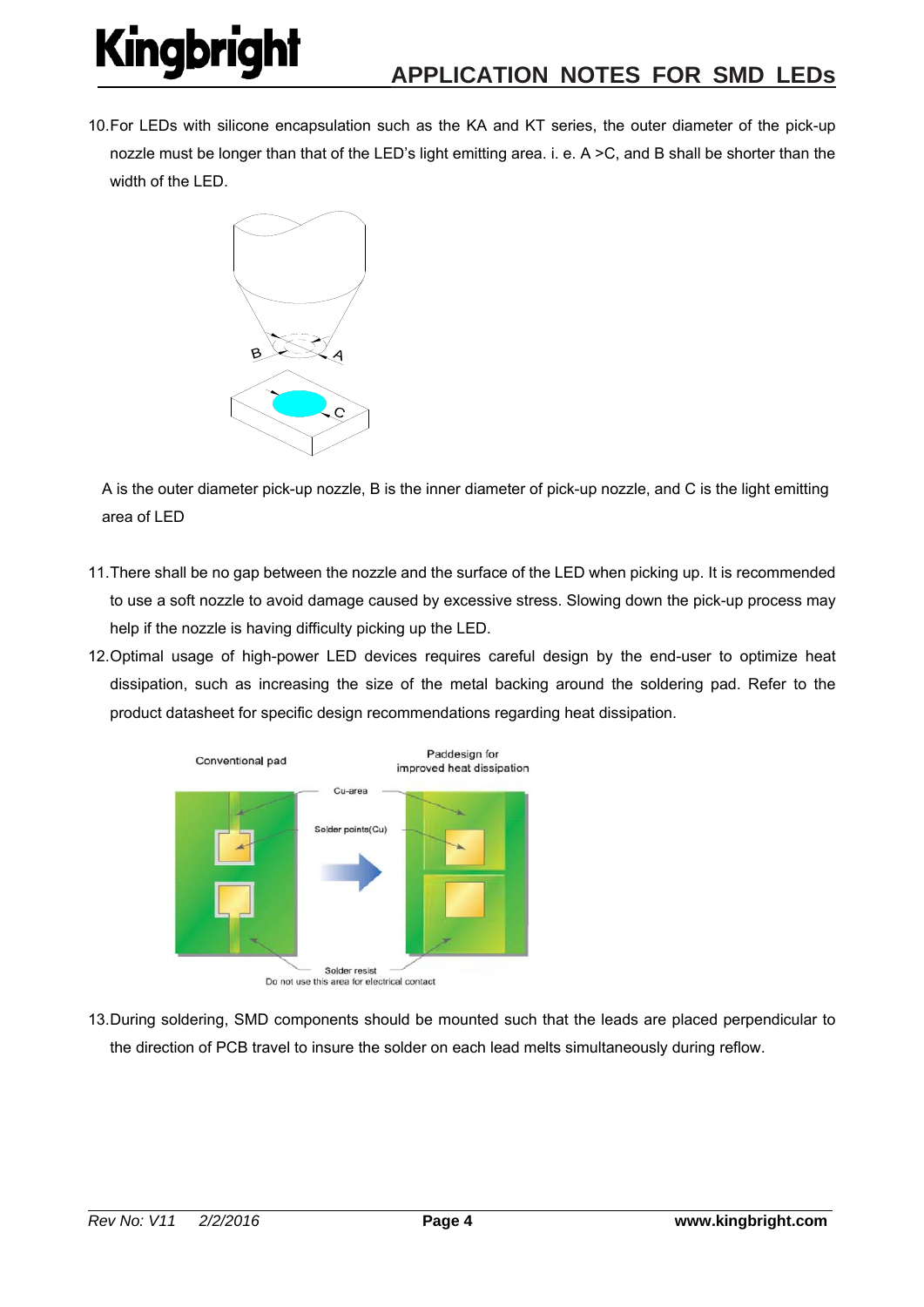

14. If the SMD LED is being bonded with a non-standard process such as conductive epoxy, please contact Kingbright representative to determine the optimal parameters.

### **Cleaning**

- 1. Do not use acidic solvents or unknown chemicals to clean the component. Before using any cleaning solvent, check to insure the chemical composition will not corrode or damage epoxy resin, organosilicates, silicone resin, and silver plating, in order to prevent accidental damage or degraded function.
- 2. Typically we suggest ethanol for cleaning SMD LEDs. Lightly wipe away any surface contaminants and avoid excessive force that might damage the lens surface or internal structures. Allow to dry under room temperature conditions before further usage. Do not soak the SMD LED in ethanol or other solutions.

#### **Design Precautions**

 Products using InGaN/GaN components must incorporate protection circuitry to prevent ESD and voltage spikes from reaching the vulnerable component.

#### **Electrostatic discharge protection**

SMD products are electrostatic discharge (ESD) sensitive. Common symptoms observed in an ESD damaged device include unusual forward voltage and reverse current measurements. To prevent devices from being damaged by ESD, please adhere to the advices listed below.

- 1. Minimize friction between the product and surroundings to avoid static buildup.
- 2. All manufacturing and testing equipment should be grounded.
- 3. All personnel in an ESD protected area should wear antistatic garments and wrist straps.
- 4. Set up ESD protection areas using grounded metal plating for component handling.
- 5. All workstations that handle IC and ESD-sensitive components must maintain an electrostatic potential of 150V or less.
- 6. Relative humidity levels maintained between 40% and 60% in production area are recommended to avoid the build-up of static electricity – Ref JEDEC/JESD625-A and JEDEC/J-STD-033.
- 7. Use anti-static packaging for transport and storage.
- 8. All anti-static equipment and procedures should be periodically inspected and evaluated for proper functionality.

#### **Circuit Design Notes**

- 1. Protective current-limiting resistors may be necessary to operate the LEDs within the specified range.
- 2. LEDs mounted in parallel should each be placed in series with its own current-limiting resistor.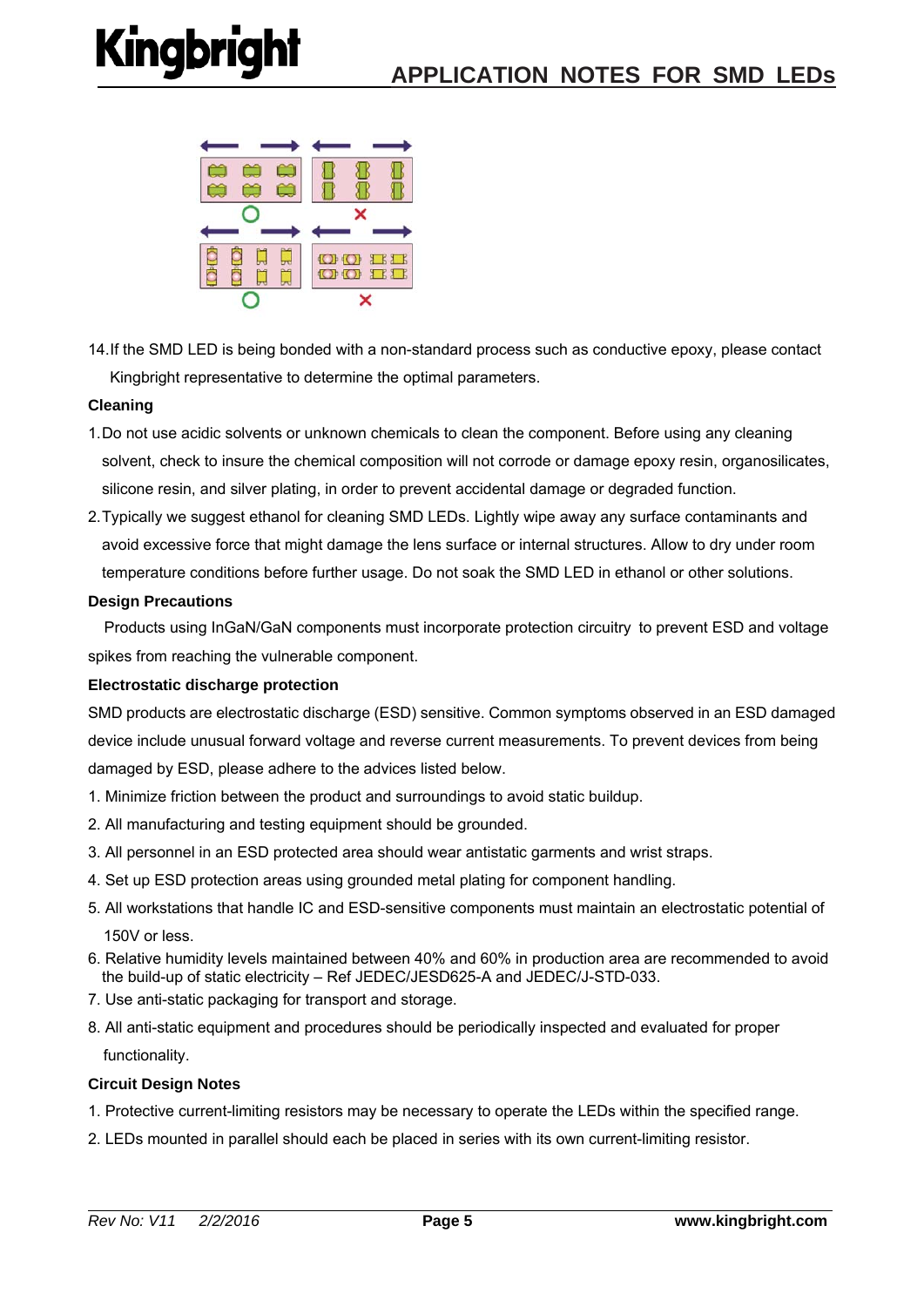

- 3. Customer must apply resistors for protection, otherwise slight voltage shift will cause big current change (Burn out will happen).
- 4. The driving circuit should be designed to avoid reverse voltages and transient voltage spikes when the circuit is powered up or shut down.
- 5. High temperatures can reduce device performance and reliability. Keep LED devices away from heat sources for best performance.
- 6.It is recommended to operate the LED at the binning current 20 mA to reduce visible difference in chromaticy and intensity. If the LEDs are to be driven at very small current(eg.2mA) , please consult with Kingbright first.
- 7. Excess driving current and/or operating temperature higher than recommended conditions may result in severe light degradation or premature failure.

### **Restrictions on Product Use**

- 1. If a reverse bias continuously applied to the products, such operation can cause migration resulting in LED damage
- 2. The information contained within this document is subject to change without notice.Before referencing this document, please confirm that it is the most current version available.
- 3. Not all devices and product families are available in every country.
- 4. The light output from UV, blue, white, and other high-power LEDs may cause injury to the human eye when viewed directly.
- 5. LED devices may contain gallium arsenide (GaAs) material. GaAs is harmful if ingested. GaAs dust and fumes are toxic. Do not break, cut, or pulverize LED devices. Do not dissolve LEDs in chemical solvents.
- 6. Semiconductor devices can fail or malfunction due to their sensitivity to electrical fluctuation and physical stress. It is the responsibility of the user to observe all safety standards when using Kingbright products, in order to avoid situations in which the malfunction or failure of a Kingbright product could cause injury, property damage, or the loss of human life. In developing designs, please insure that Kingbright products are used within specified operating conditions as set forth in the most recent product specification datasheet.
- 7. Mixing bins is not recommended as it could result in visible difference in chromaticity or intensity (Bin code is printed on the label as shown below).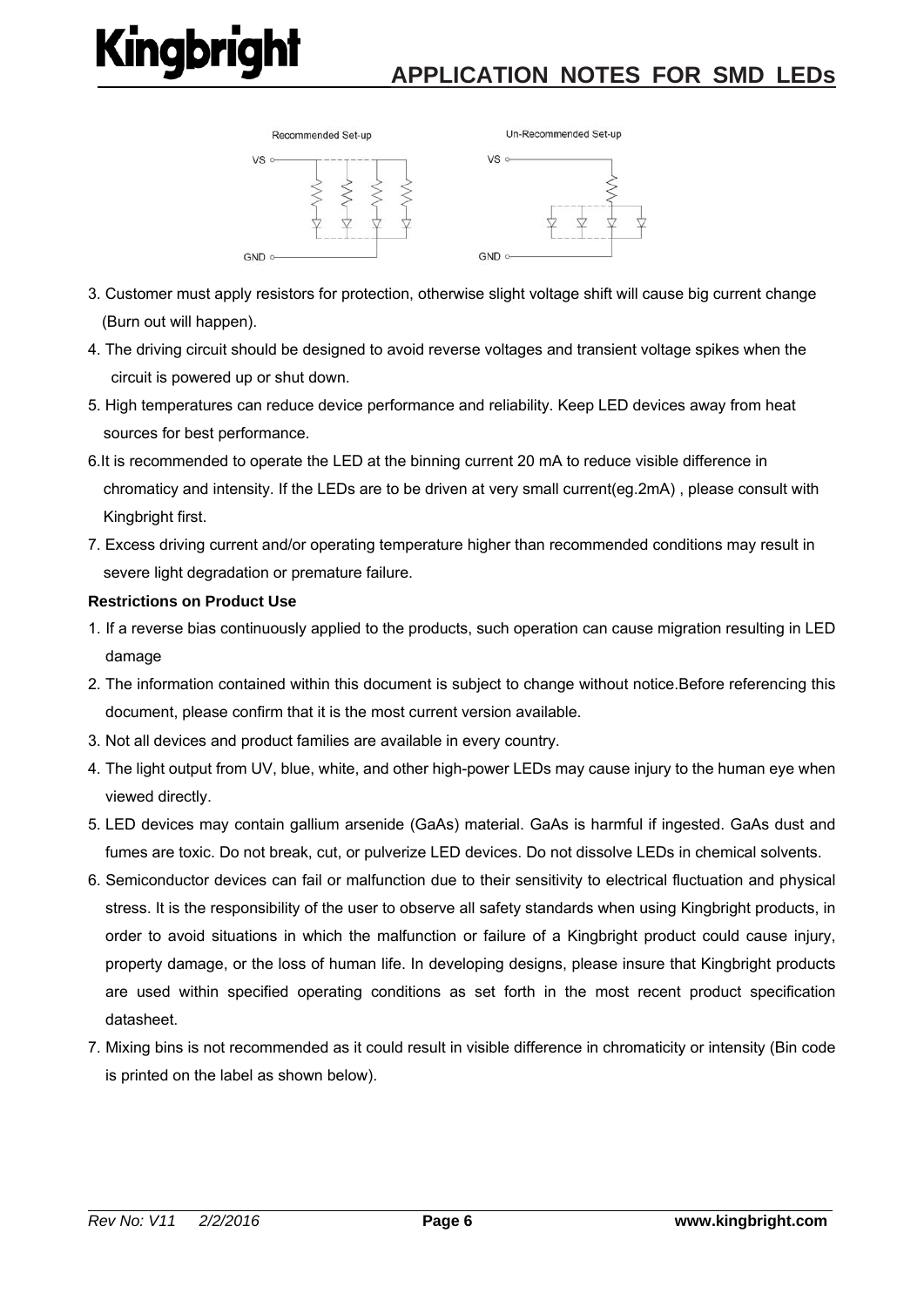

- 8. For the 1608 and 1005 series, an ESD ionizer should be used during SMT pick-and-place process to neutralize the charge and hence reduce electrostatic attraction.
- 9. Please do not apply stress directly to the LED during handling.
- 10. As silicone encapsulation is permeable to gases, some corrosive substances such as H2S might corrode silver plating of leadframe. Special care should be taken if an LED with silicone encapsulation is to be used near such substances.
- 11. The LEDs should not be exposed to an environment where high level of moisture or corrosive gases are present.
- 12. Prolonged reverse bias should be avoided, as it could cause metal migration, leading to an increase in leakage current or causing a short circuit.
- 13. Choosing the right feeder for small SMD components:
	- 13.1 When processing smaller SMD components (such as 0603, 1005, 1608, 1612, 1615, 2012), please use feeder with block to hold the part in place during cover tape removal, in order to prevent the component jumping or turning within the tape due to vibration or static cling.
	- 13.2 Feeder without block is more suitable for larger size components (such as 3216, 3528).
	- 13.3 Please insure the removed cover tape is properly threaded through the feeder as it is removed from the tape.